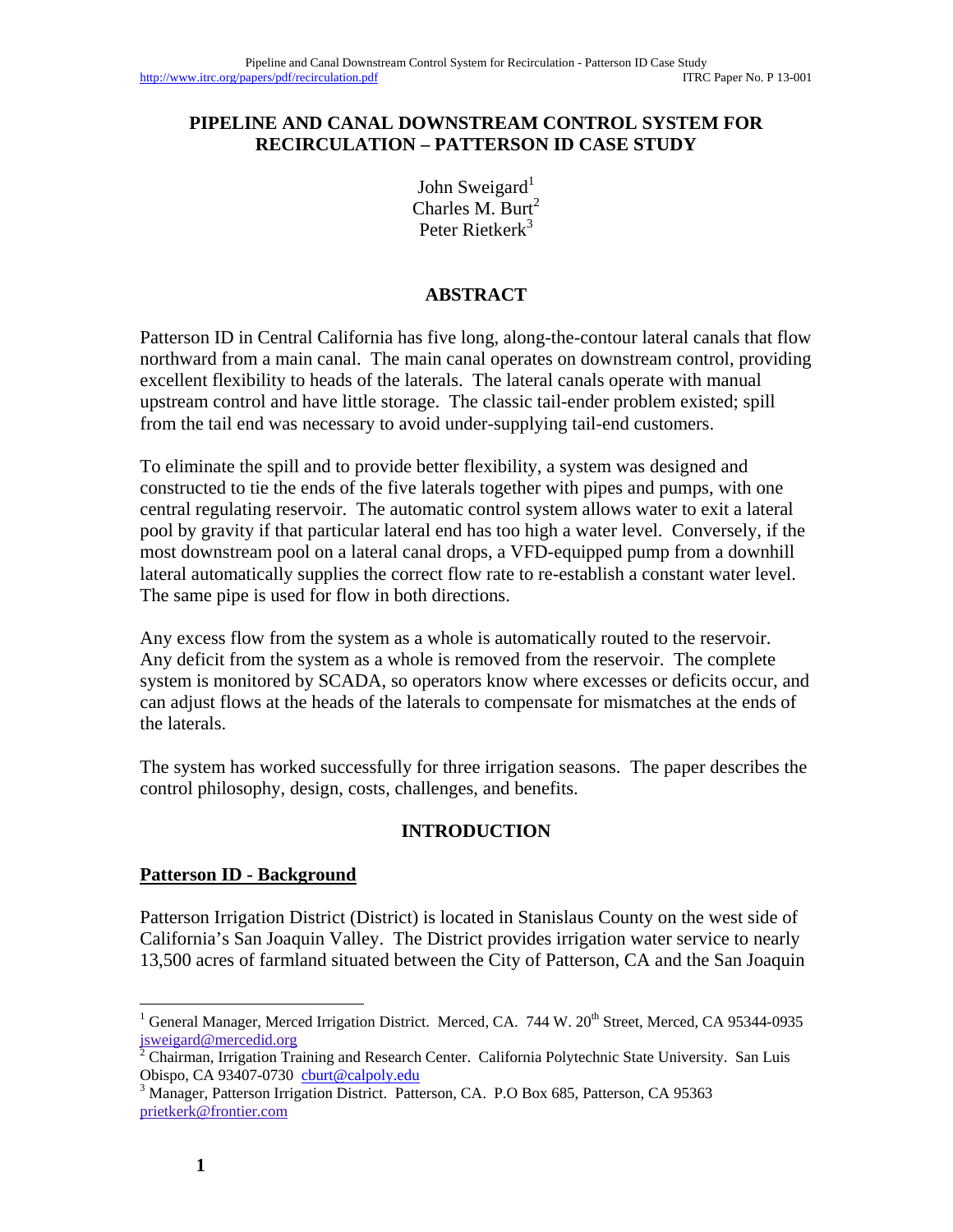### **2 USCID**

River. The region produces a variety of crops including hay and forage crops, tomatoes, beans, vegetables, almonds, walnuts, and stone fruits. The District's customer base is predominately small family farms and ranchettes, with most parcels ranging between 10- 40 acres in size. Because forage crops account for approximately 55 percent of the acreage within the District, furrow and border strip irrigation is the primary method of irrigation. Over the past six years, however, the District has seen a 40 percent increase in acreage utilizing drip/microsprayer and sprinkler irrigation systems, corresponding with a similar increase in almond and walnut orchard establishment.

The District supplies water through the operation of four miles of main canal lift system and over 50 miles of along-the-contour lateral canals which convey water to lands north and south of the main canal. The main canal includes six pump stations with 33 pumps to deliver water to thirteen laterals. Each pump station utilizes downstream control with a Proportional Integral Derivative with Filter (PID-F) algorithm to maintain the water level in the canal pool within  $+0.10$  feet. At least one variable frequency drive is used at each station to provide infinite flow rate possibilities for more precise canal control. A map of the District is provided as Figure 1.



Figure 1. Patterson Irrigation District delivery system.

The majority of the laterals off of the main canal are operated with manual upstream control, although the District recently installed two automated flow control structures at the heads of two laterals on the main canal. Operators typically use a flume at the head of each lateral to set the desired flow rate, based on the orders for the day on each lateral. A typical flow structure is shown in Figure 2. The automated flow structures utilize level transducers, a gate actuator, and orifice flow equations to set and maintain flow rates into two laterals off of the main canal. For both manual and automated control structures, the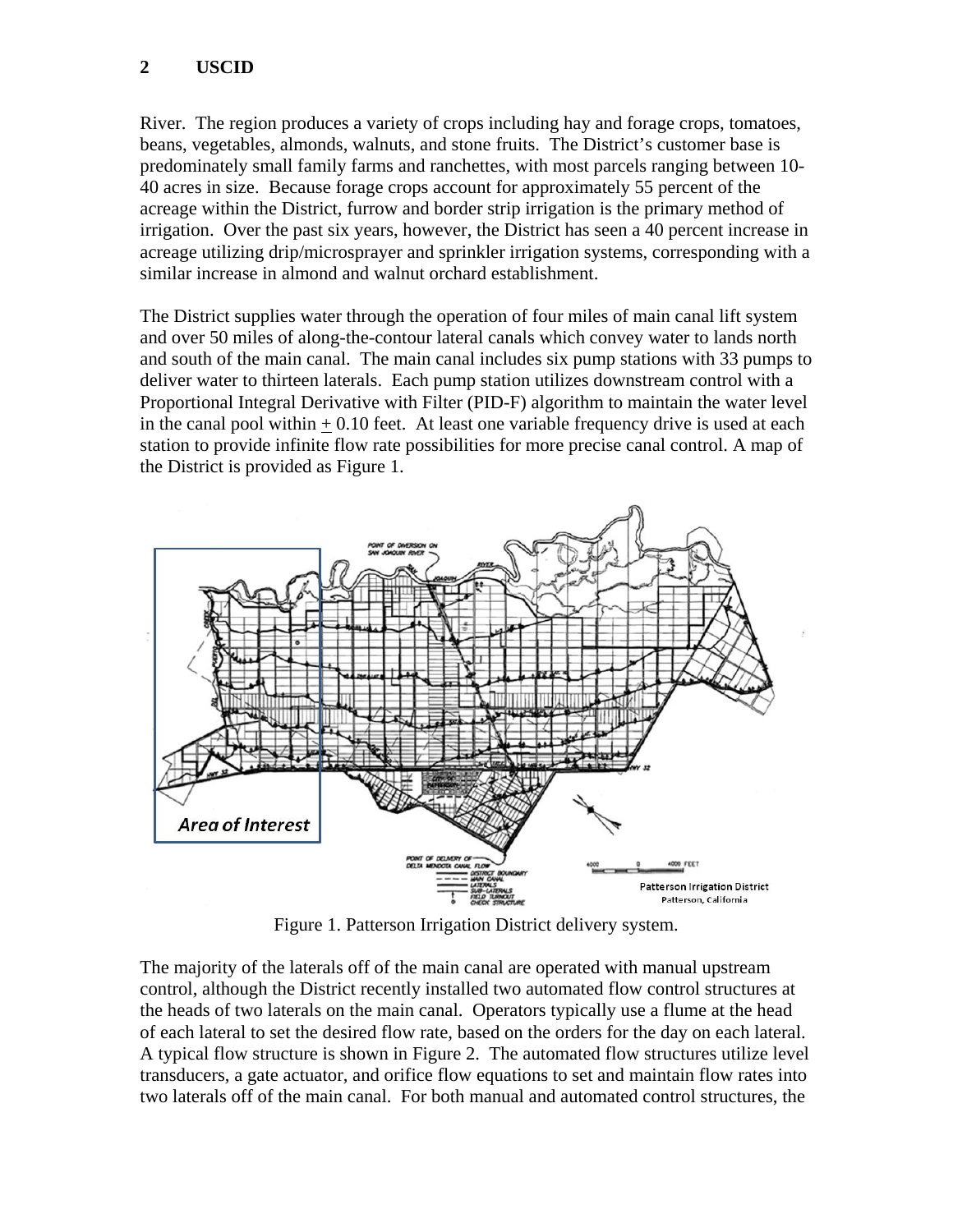main canal responds to level changes on the system and automatically determines pump flow changes to maintain the desired levels in each pool.



Figure 2. Head of Lateral 2N.

Over the past 14 years, the District has implemented an aggressive modernization program which has included the following: main canal automation; Supervisory Control and Data Acquisition (SCADA) and radio communications for remote monitoring and operation of District facilities; standardization of all pump motor control center installations; construction of regulatory reservoirs to capture and recirculate operational spill and agricultural drain water; and most recently, completion of a California Department of Fish and Game/National Marine Fisheries Service-approved fish screen on the district's San Joaquin River diversion. These improvements have increased conservation and efficient use of water supplies, which include the San Joaquin River, groundwater, and gravity-fed Central Valley Project water from the Delta-Mendota Canal. They have also added flexibility to the operation and ordering within the District. The District generally requires 24-hour advanced notice for water deliveries and two to three hours for water shut-offs. If capacity is available, however, water orders can be accommodated immediately and shut-offs can be accommodated within 1-2 hours of advanced notice.

Lands within the District are generally irrigated from west to east, following the natural contour of the area. Water is delivered to a field from the westernmost lateral, and drains into the next easterly lateral. As a result, operators typically estimate an amount of anticipated drainage to expect when setting flow into each lateral. Additionally, the laterals were designed with little additional capacity to meet peak season demand, and no storage. These factors made it difficult to set the correct flow to minimize operational spill and meet grower demands at the end of each lateral for years. Any agricultural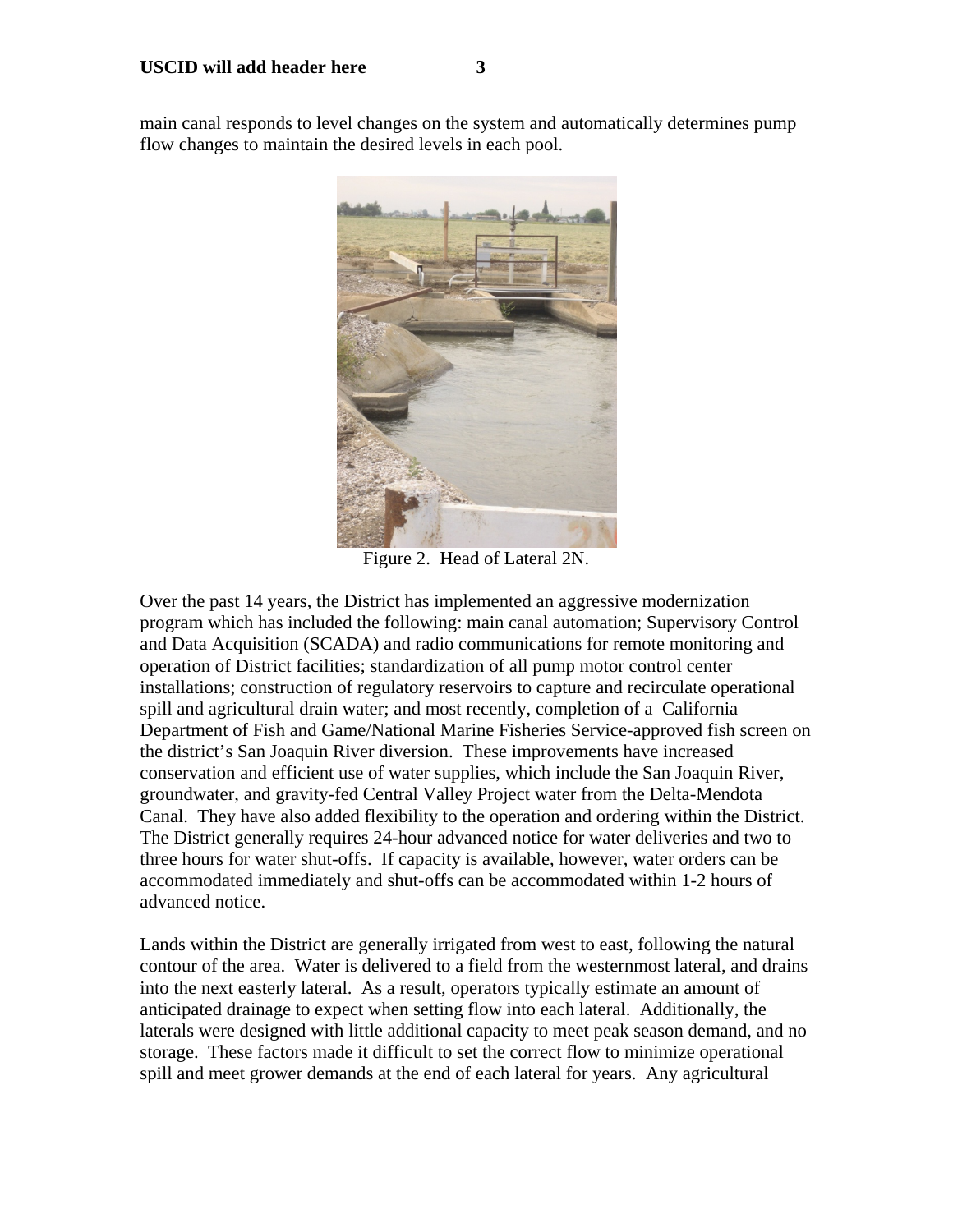### **4 USCID**

drainage and operational spill would historically outfall into the Marshall Road Drain to the south or the Del Puerto Creek to the north, both tributaries to the San Joaquin River.

## **Project Concept**

The District, in trying to address CALFED's targeted benefits on the San Joaquin River, completed the first phase of a master plan to reduce contaminant loading to the San Joaquin River by improving the operation of the Marshall Road Drain, situated in the southwest corner of the Patterson Irrigation District in 2002. The objectives of this modification were to: reduce the silt loading to the San Joaquin River; reduce Organophosphorus (OP) pesticide levels in the drainage water discharged to the San Joaquin River; reduce constituents adversely affecting the dissolved oxygen level within the San Joaquin River; and develop new water supplies through construction of operational spill and tailwater recovery systems to further improve the local efficiency of water management.

This effort necessitated the cooperation of various local agencies since the watershed tributary to Marshall Drain consists of approximately 6,800 irrigated acres located within Central California Irrigation District, Del Puerto Water District and Patterson Irrigation District, with a smaller area independent of local agencies. Silt-laden upslope surface drainage and operational spill water historically discharges from these areas into the Marshall Road drain and then into the San Joaquin River.

A surface tailwater collection reservoir was constructed with a surface area of 14 acres and usable storage capacity of 42 acre-feet. The operation plan for the reservoir was to divert as much of the watershed surface tailwater drainage as possible and use it as an irrigation supply for approximately 850 acres downstream of the reservoir on Lateral 3- South. The implementation of the project reduced direct discharges of constituents to the San Joaquin River and allowed opportunities for improved water management by recycling this drain water back into the local irrigation supply.

Building upon the success of the south reservoir program, the District proposed construction of another reservoir/impoundment on the northern end of the District to prevent/reduce operational spill, improve service to landowners on the tail-end of the system, and to also meet the following objectives:

- 1. Develop cooperative and coordinated real-time salt and nutrient drainage load reduction strategies through enhancements to existing flow and water quality monitoring networks.
- 2. Plan, design, construct and operate a drainage detention pond within the District to meet CRWQCB objectives of salt and nutrient load reduction to the San Joaquin River while enhancing water supply reliability in the District.
- 3. Enhance effectiveness and efficiency of operation of on-farm irrigation and drainage facilities and practices in neighboring West Stanislaus Irrigation District through design and application of a real-time monitoring and diversion control system and associated irrigation and drainage best management practices  $(BMP's)$ .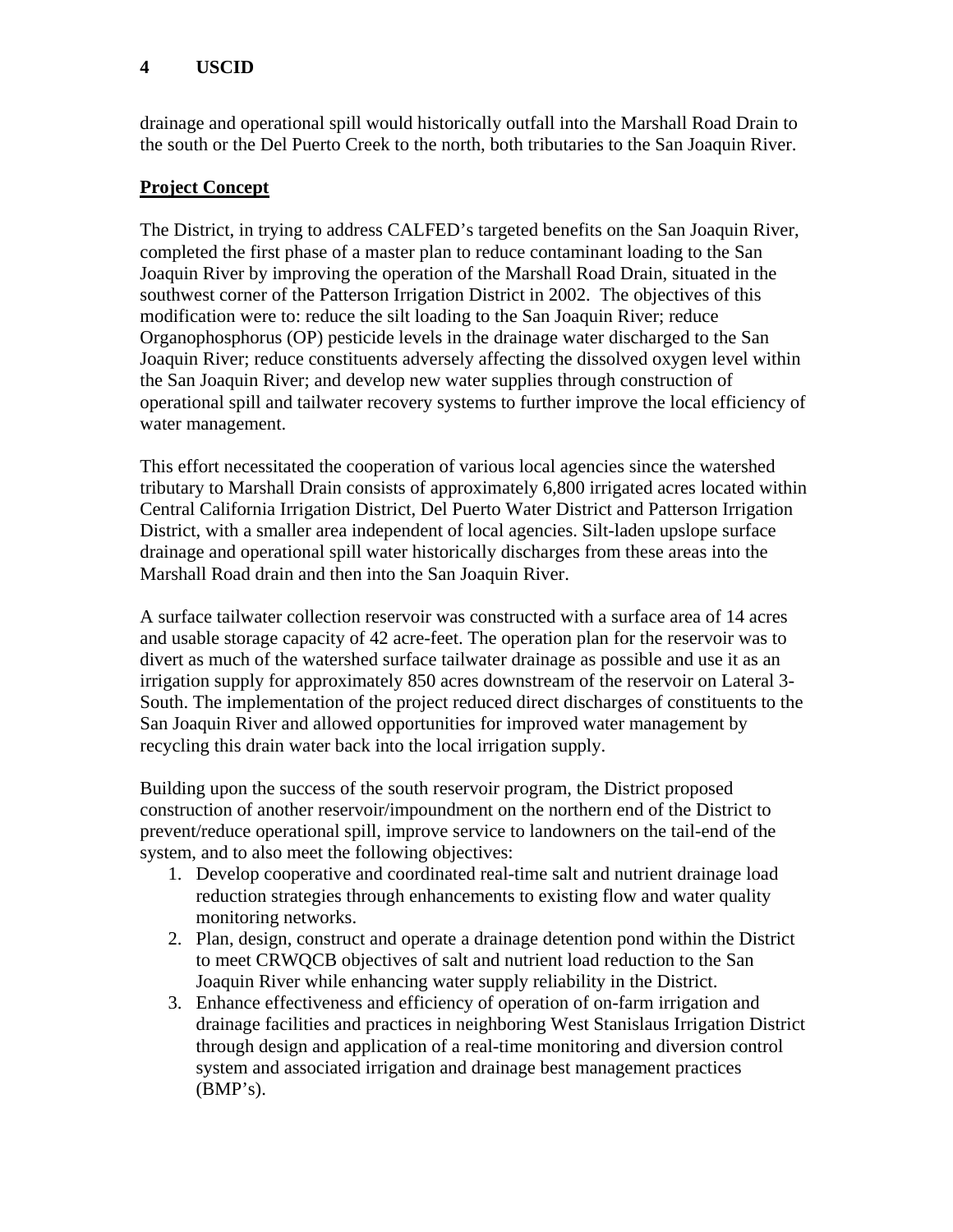Joaquin Basin.

The initial project concept included a series of pump stations and interconnecting pipelines that would convey excess agricultural drainage and operational spill between laterals and into a reservoir on the northern end of the District. The reservoir would store water that was historically spilled to Del Puerto Creek and the conveyance system would recycle this water to the laterals to meet crop demands at the tail end of the system. This concept is illustrated in Figure 3.

PID was awarded two grants for development and construction of this project: a Proposition 50 Agricultural Water Quality Grant through the California State Water Resources Control Board in 2004, and a CALFED Water Use Efficiency Grant in 2005. Both grants totaled approximately \$1.7M toward design and construction of this project, with the District originally pledging approximately \$1.3M in funds toward the project.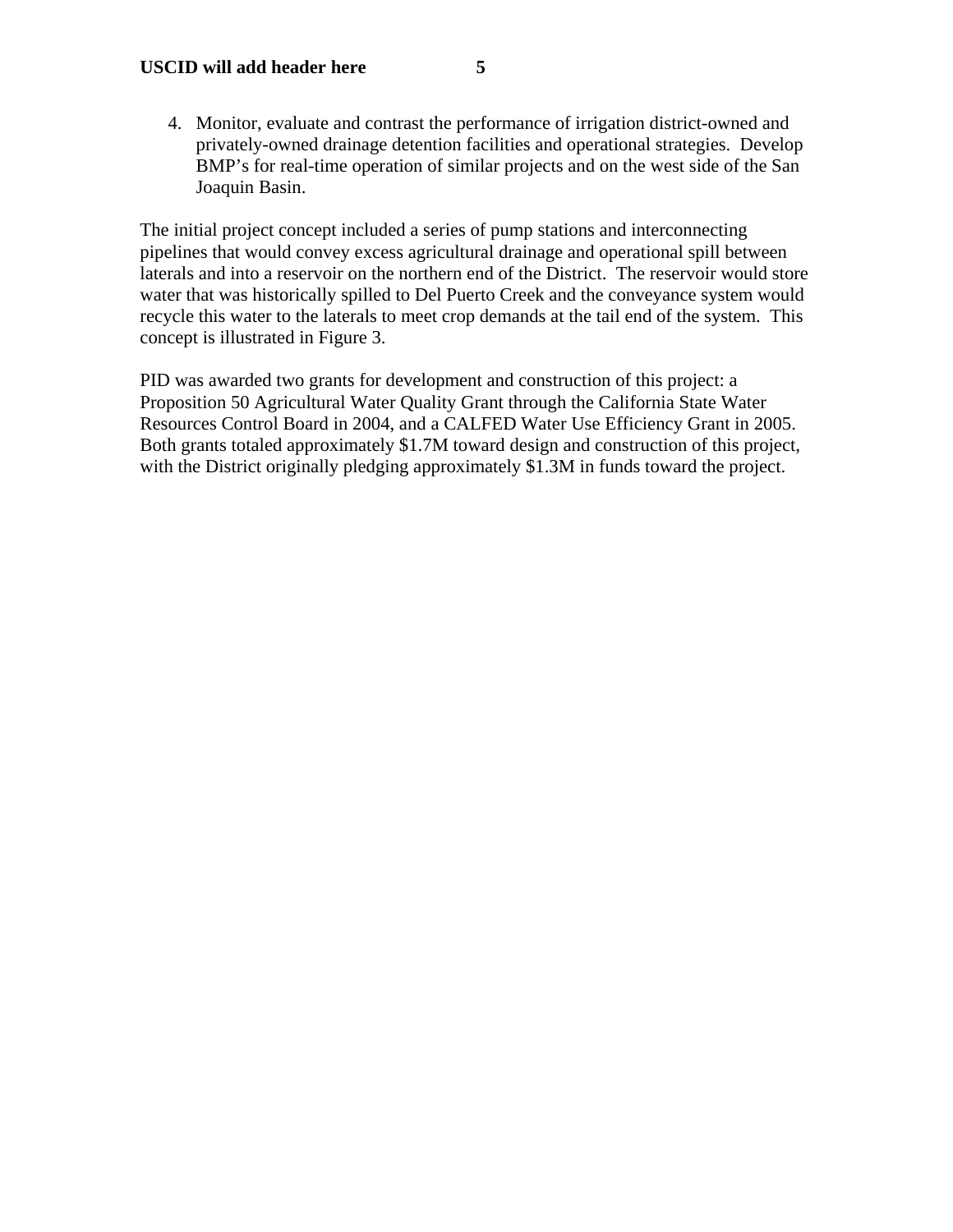

Figure 3. Early conceptual sketch for the project.

### **Project Design**

The District worked with staff from Summers Engineering out of Hanford, CA, Berkeley National Laboratories, the Irrigation Training and Research Center at Cal Poly, San Luis Obispo, and neighboring West Stanislaus Irrigation District to develop a regional, multibenefit project to meet the project objectives. This project included the design, installation, and operation of a regional reservoir within PID to store and divert excess drainage water and operational spill flows for reuse within the PID system. As part of the SWRCB grant agreement, a local field-level drainage recirculation system was also constructed and installed so that the costs/benefits of the various drainage-storage and reuse strategies within the local region could be computed. The project was broken into two separate project components: (1) a Northside Recovery System (Northside Reservoir), which includes a regional reservoir within PID and interconnecting pipeline and pump facilities between laterals; and (2) the Westley Tailwater Return System.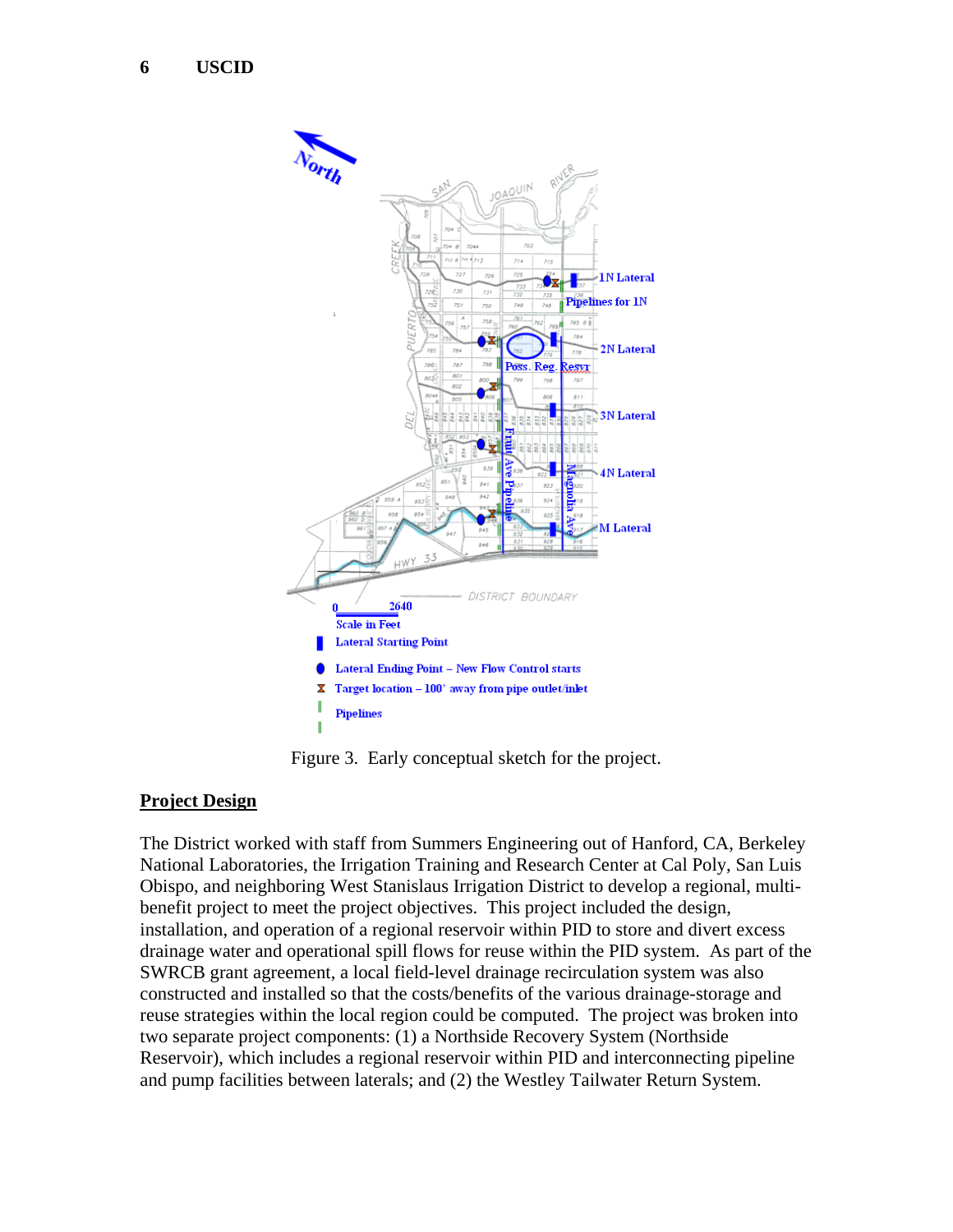The Northside Reservoir project design was unique and challenging. Design objectives included:

- 1. No spill from the ends of any of the five laterals during normal operation.
- 2. Provision for emergency spill from the lateral ends in case of power failure or errors in control.
- 3. Only one reservoir, due to the costs of reservoir construction and land purchase.
- 4. No flow rate shortage at the ends of any of the five laterals during normal operation.
- 5. Completely automatic operation.
- 6. Remote monitoring of the status of the pumps, valves, and lateral reservoir water levels.
- 7. Ability to remotely change target depths of water in the laterals, or to over-ride automation and be able to remotely manually control the operation.
- 8. Stable and rapid control.
- 9. Fairly constant water levels at the ends of the laterals, regardless of the flow.
- 10. Operation without knowing any of the turnout flow rates.
- 11. Distributed control.

Figure 4 shows the general control concept. Lateral 4N will be used as an example for discussion. The logic was the same or very similar for all other laterals.



Figure 4. Final configuration. Note that "North" is oriented differently than in the previous figures.

For lateral 4N, the only Programmable Logic Controller (PLC) that examines the water levels in 4N is located between it and the reservoir – at the pump station located on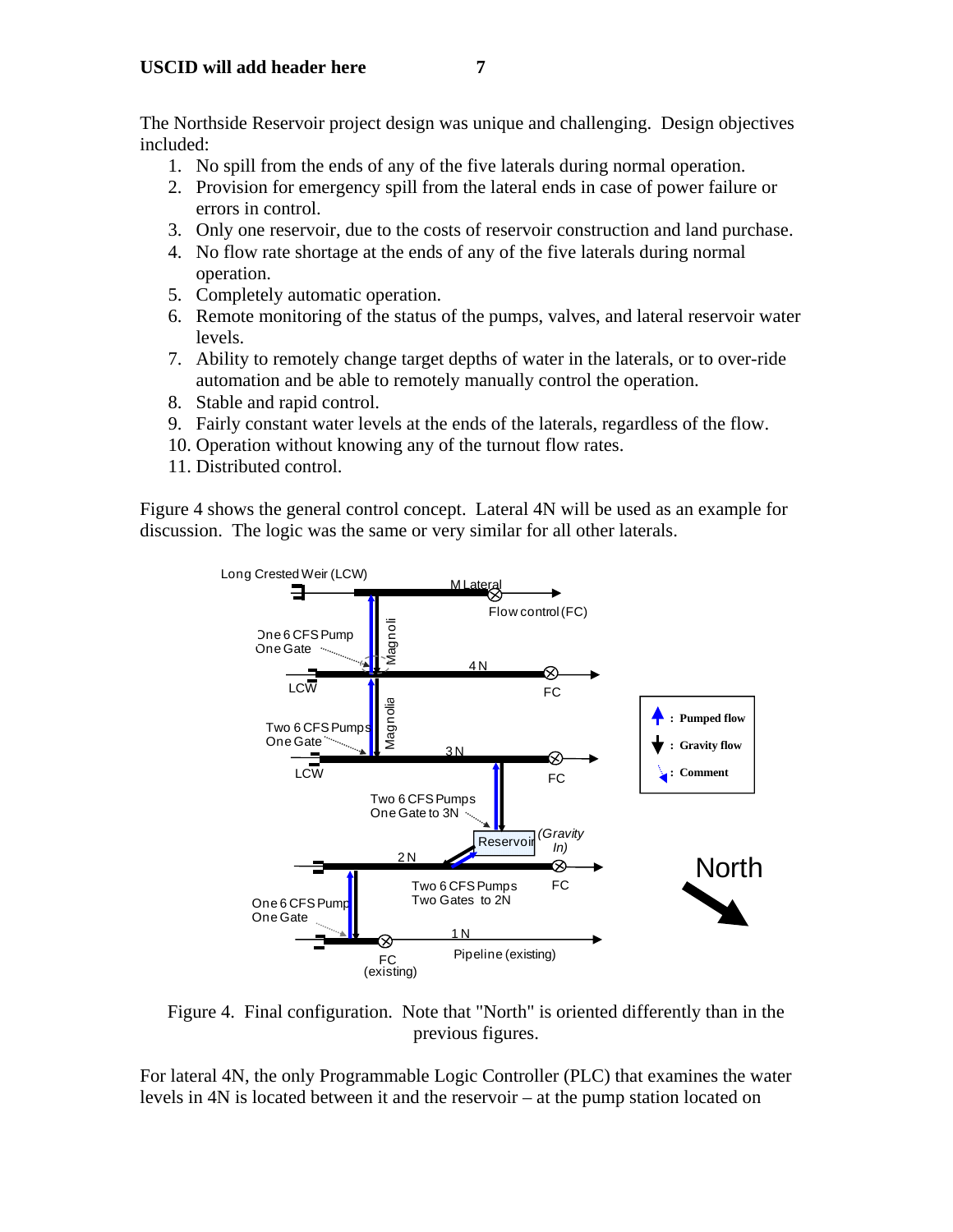lateral 4N. If the water level in lateral 4N drops below the target, there are two types of action possible:

- 1. Reduce the flow out of 4N. Control-wise for "demand" operation, this can only be accomplished if water is flowing from 4N to 3N. In this case, water would be flowing downhill from 4N through the single pipeline. A modulated valve adjacent to the pumps on 3N would be closed the appropriate amount, reducing the flow from 4N.
- 2. Increase the flow into 4N. If the modulated valve on the pipeline between 4N and 3N is completely closed, the pumps would be turned on. Water would flow through the same single pipeline as in (1) above, but this time it would be pumped uphill from 3N to 4N. The pumps are equipped with variable frequency drive controllers, so the speed is carefully adjusted by the PLC to provide exactly the change in flow rate needed to stabilize the water level in pool 4N.

The cause of water level fluctuations in 4N could be an increase or decrease in turnout flows directly from the 4N lateral, or from flow rate changes to/from lateral 5N.

Prior to the construction, the laterals and pipelines were simulated for unsteady control conditions associated with downstream control. It was found that some of the canal pool banks needed to be slightly raised to achieve the required control stability. The pools were physically modified as part of the modernization process.



Figure 5. Example simulation results prior to final implementation.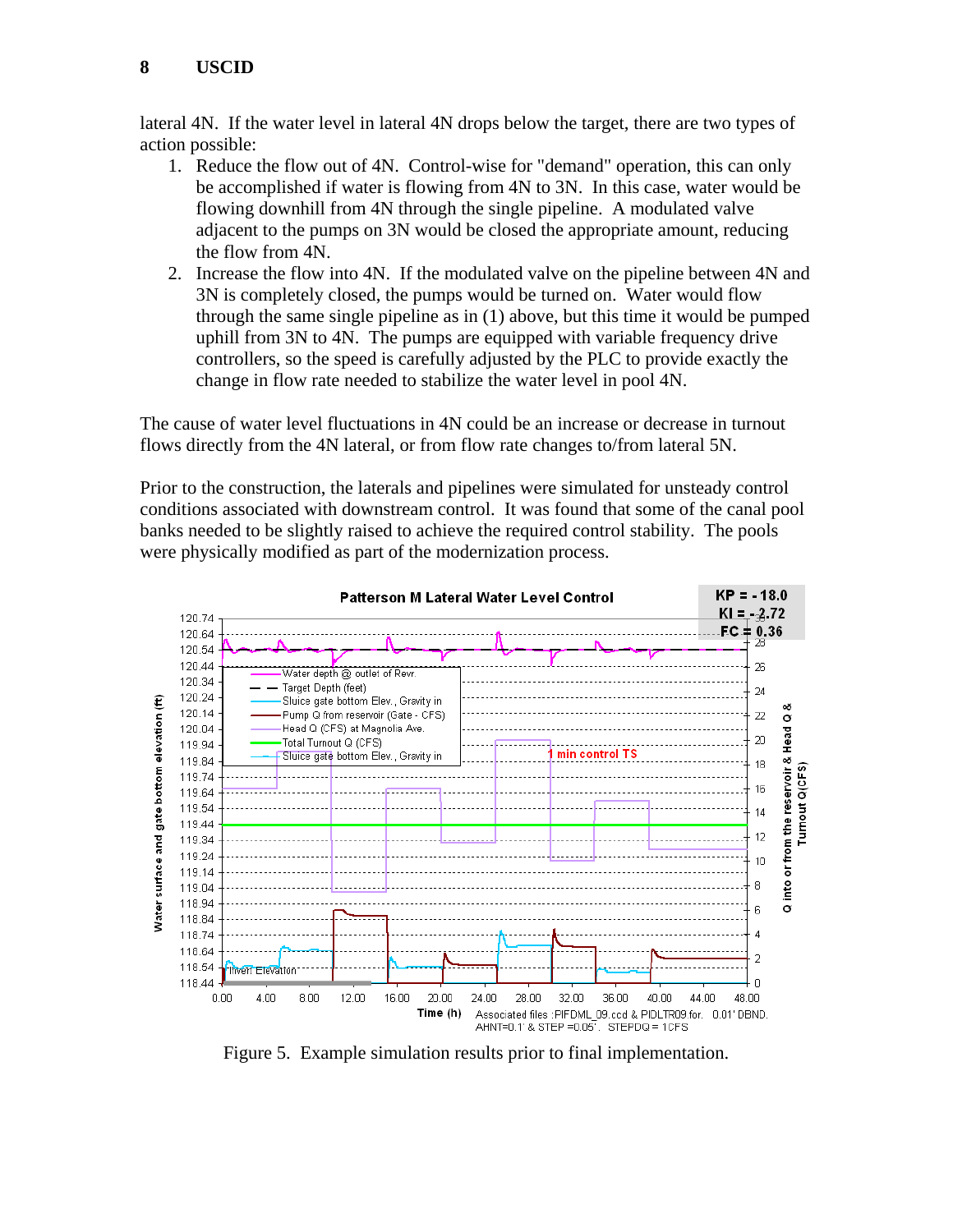Simulation procedures such those illustrated in Figure 5 assume that when the control requires an increased flow of 0.23 CFS, for example, that precise flow rate is available. Actually achieving that desired change in flow rate in the field control requires excellent knowledge of the characteristics of the valves and pumps. Figure 6 shows how one pump curve at multiple speeds reacts with the system curve. The problem becomes somewhat more complex in some of the pipelines because two pumps are used on the same pipeline, rather than just a single pump.

After the construction, Patterson ID personnel performed trial pump tests to determine the actual pump discharges at various speeds. That refined information was incorporated into the control logic to improve performance, although the initial performance was already very good.



Figure 6. Example pump curves and system curve.

# **Construction Management**

The District took a very hands-on approach to overall construction management for the project. A number of contractors were hired under separate contracts for various aspects of the project including pre-cast concrete products, earthwork, pumps, flow control structures, electrical, and SCADA integration. Throughout the project, District staff, along with engineers from Summers Engineering, managed and coordinated construction schedules between contractors to ensure that the project was completed on time. District staff also coordinated with engineers for regular construction inspection and progress reporting.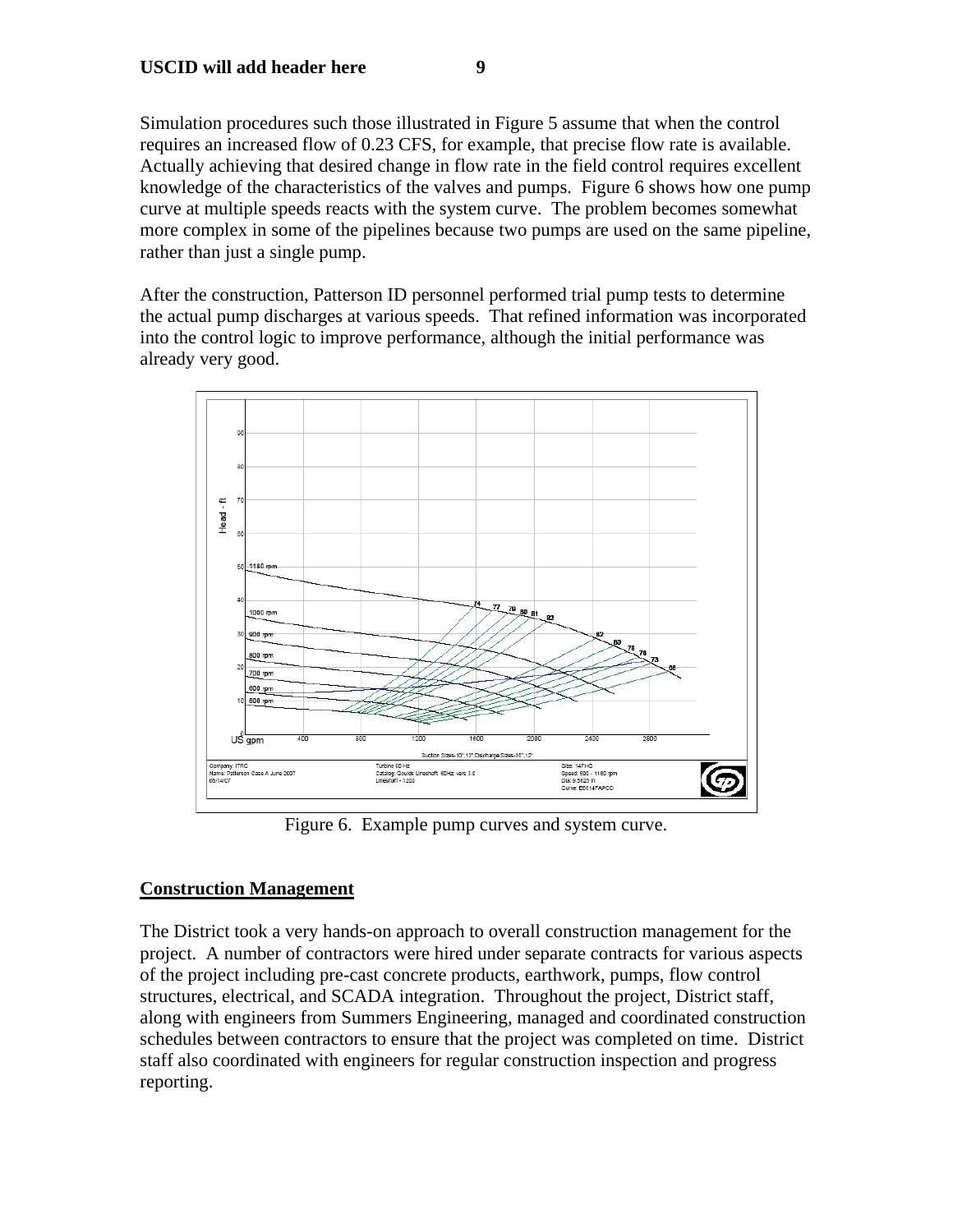

Figure 7. Earthwork to establish reservoir levees and rip rap for levee protection.



Figure 8. One flow control structure to the north of Fruit Avenue with weir length designed to pass high flows under system failure conditions.



Figure 9. Pump station and valves to divert water from the reservoir into 3N or vice versa

Upon completion of the construction, the District installed heavy security measures for the overall project in an effort to prevent the vandalism and copper-wire theft that had occurred to local landowner pumps and wells in the region. These measures included concrete vaults to house motor-control centers, burglar alarm panel/PLC's, anti-climb fencing with vibration detection, magnetic locks, sirens, and strobe lights. These improvements were financed directly by the District.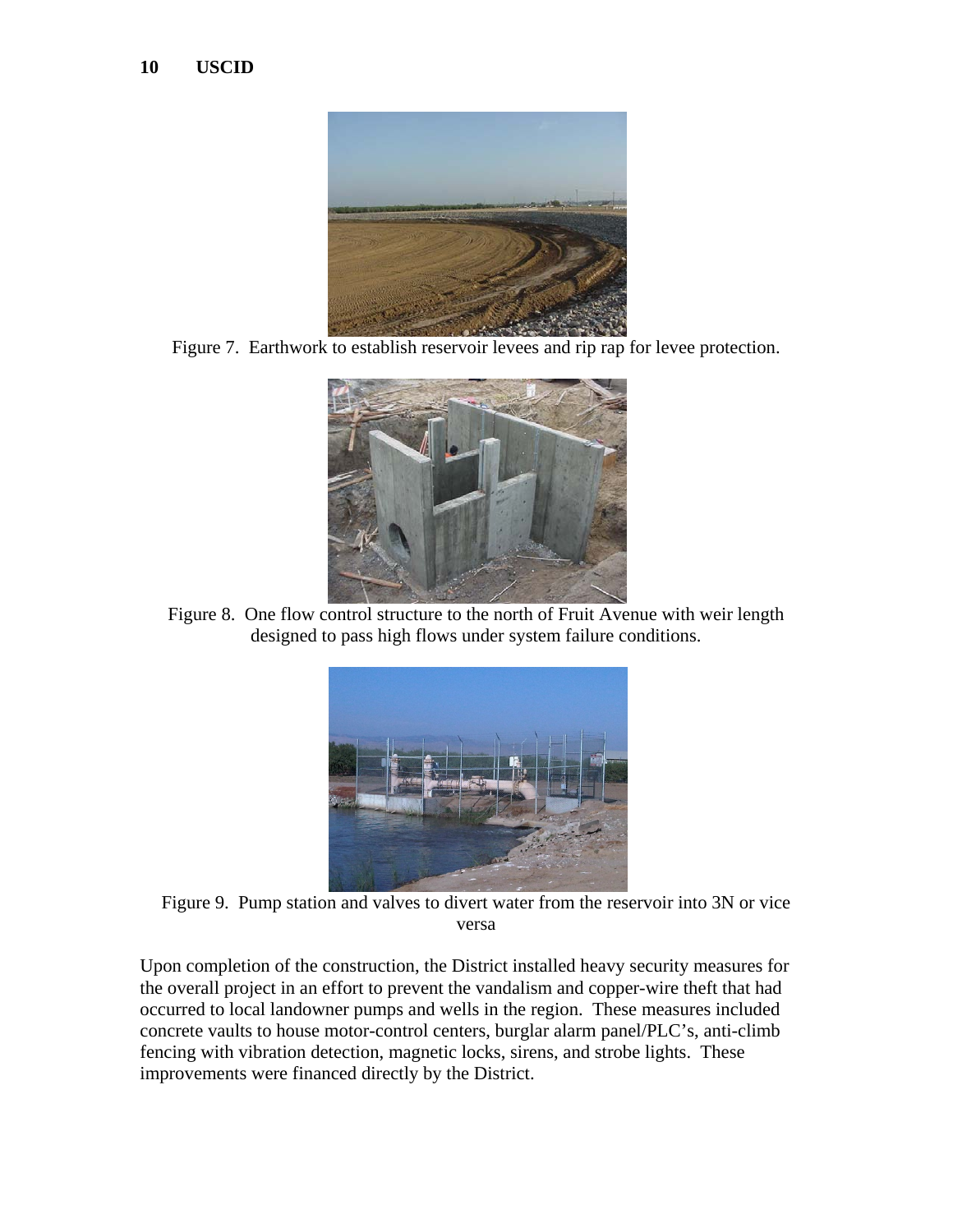The Westley Project included the construction of a two-stage tailwater collection reservoir and a return pump station and pipeline. The reservoir collected tailwater from a

550-acre field into an initial settling cell. The purpose of the settling cell was to settle out the suspended silt in a relatively small pond that could be cleaned easily. As the initial cell filled, tailwater was decanted into the primary cell through a flashboard riser, where it was stored until it was needed for irrigation. A pump station was constructed on the down-slope end of the primary cell which would pump the stored tailwater through a ½ mile long pipeline, where it was blended with surface water and used for irrigation. This project is shown in Figure 10.



Figure 10. Westley Project tailwater collection and return system.

**Control Implementation**. The implementation of the automation required careful specifications in advance, as well as close cooperation between the integrator company (Sierra Controls of Carson City, Nevada), the civil engineering firm in charge of the construction drawings (Summers Engineering of Hanford, California), the irrigation district, and ITRC. ITRC was responsible for the control concept, specifying the equipment and logic development, simulation, and programming. The automation was accompanied by a new Supervisory Control and Data and Acquisition (SCADA) system. The integrator was provided, in advance, with all of the tag and register locations for the control logic. The control logic was written in the ISaGRAF language, which is standard for ITRC.

The integrator first established the new, expanded SCADA system by upgrading an older system using Lookout® with newer ClearSCADA® software and associated hardware. All communications use spread-spectrum radios, although the office server can be accessed via the web to perform any functions possible at the office itself.

After the integrator had installed the field sensors, radios, antennas, RTUs, and other equipment, the control software was downloaded. The logic communications with the office were verified, site by site. ITRC and the integrator worked side by side to verify instrument calibration, correct implementation of register assignments, and the other multiple details that must be checked before commissioning a site. The automated logic was then implemented. Due to the simulation testing and control constant tuning that was done in advance of the implementation, only very minor adjustments were needed. As is standard with VFD installation (pump curves and required pressures do not always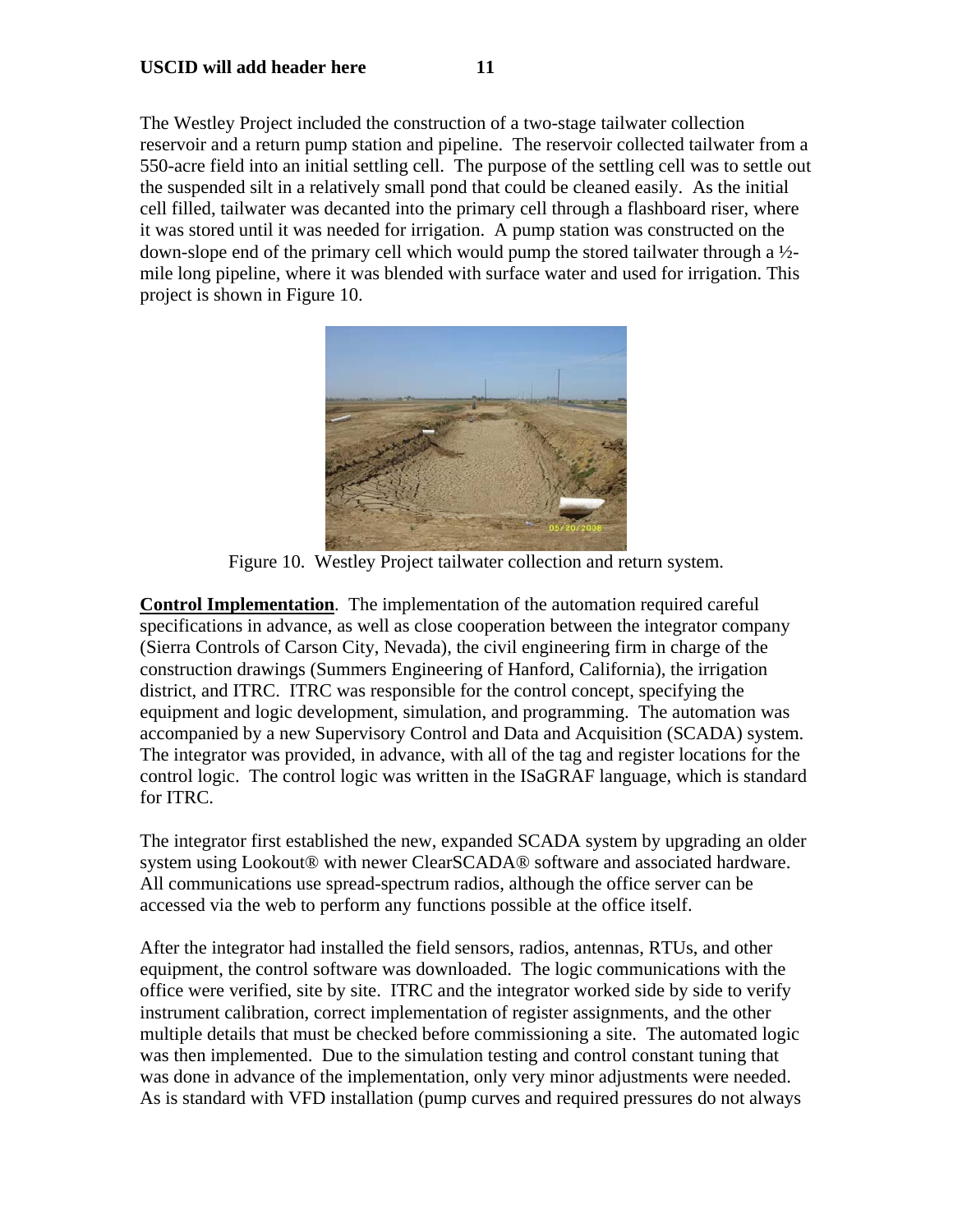## **12 USCID**

match design assumptions), the actual pump flow rates needed to be verified by the district at various RPMs. The appropriate adjustments were made to the pump flow constants within the PLC.

The system uses redundant water level sensors, and also features emergency weir overflows at the downstream end of each controlled pool. The SCADA system provides alarms in the event of discrepancies between sensors, failures of pumps and valves, high or low water levels, and other critical items.

Magnetic flow meters were installed on the flow control structures, and on each interconnecting pipeline. One of the benefits of utilizing magnetic flow meters in this application is that since the pipelines were designed to convey water in two directions either by pumping or gravity, a single magnetic flow meter can read flows in both directions. A typical flow meter installation is shown in Figure 11. All of the flow meters communicate with the District's SCADA system, allowing staff to monitor and record all flows for the project, trend current and historical data, and troubleshoot operational issues.



Figure 11. 1N pump station magnetic flow meter

### **Operation**

The Northside Reservoir has been in operation now for nearly three full irrigation seasons, and functions as intended, achieving level control in each lateral pool, and flow control downstream of this project. District distribution system operators can set flows for tail-end landowners and water users from the office and in the field, delivering precisely the flow ordered. All conveyance to and from the reservoir and in between the laterals is automated, based strictly on level-control in each lateral pool. The project has met all of the objectives it was designed for, including water conservation, storage and recycling, as well as improved operational flexibility to meet tail-end water demands. Furthermore, various HMI screens created for the reservoir project allow staff to operate, monitor, and troubleshoot nearly all components installed for the project.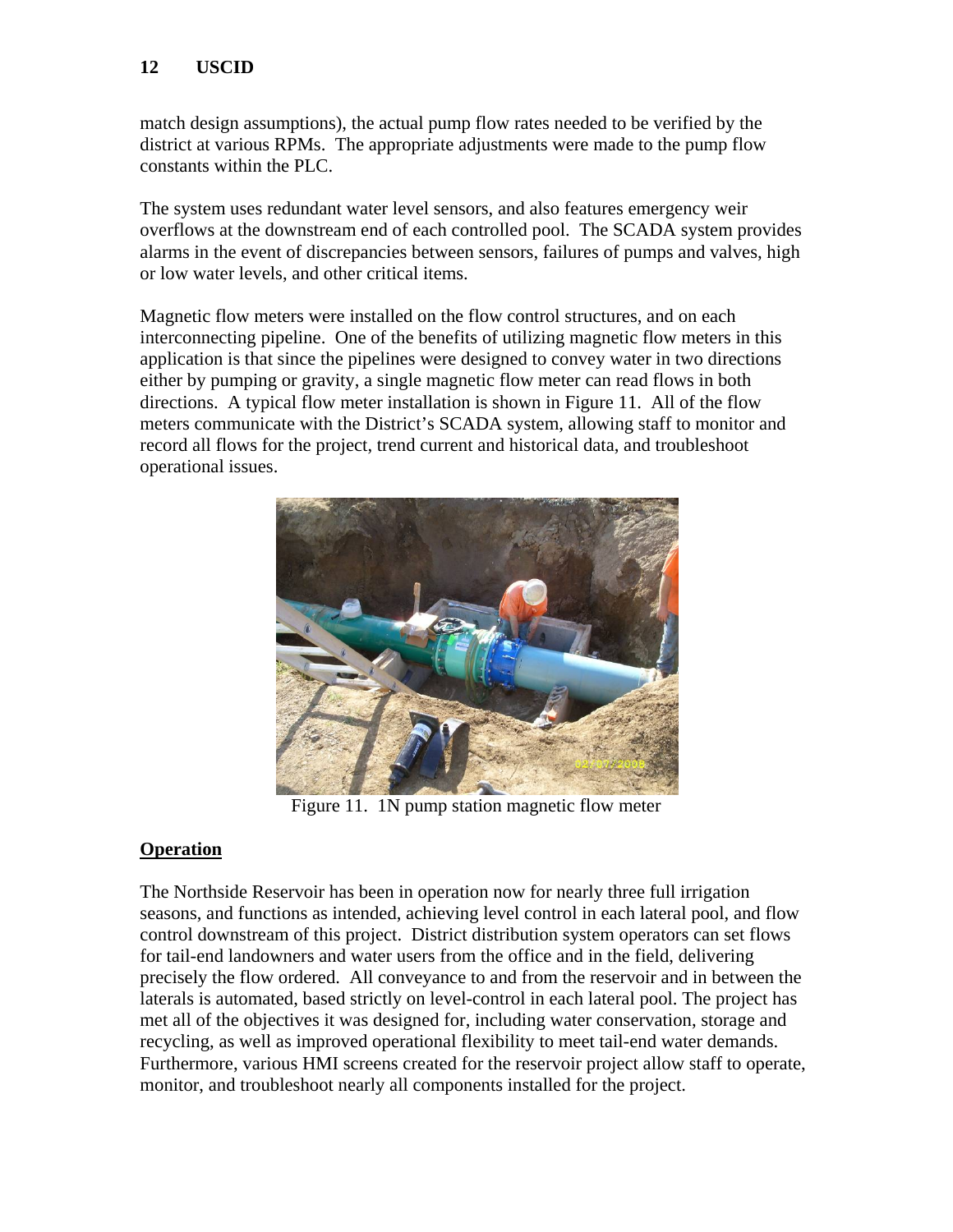Maintenance of the project has primarily involved weed control, rip-rap erosion protection installation, and regular pump and valve maintenance. After two years of operation, the reservoir has not required cleaning and removal of sediment deposits, which can accumulate as sediment-laden drainage water is stored. It is anticipated that this type of activity will be required every three to five years. Minor control calibrations have been performed over the year, although these activities are relatively seamless as SCADA integrators and consultants have the ability to remotely log-in to troubleshoot and modify control parameters.

In order to estimate overall Northside Reservoir conservation and performance over an irrigation season, and to compare the larger regional reservoir project to the landownerbased Westley Project, data from 2010 was reviewed and used to compute conserved water volumes. Flow data for the Northside Reservoir project was downloaded from the District's SCADA system for the months of March through October of 2010. This flow data included flows into and out of the reservoir, as well as flows between laterals. During this time period, approximately 2,300 acre-feet of water were conserved through the operation of this project. This includes approximately 1,500 acre-feet of water that was stored and used directly from the reservoir, and another 800 acre-feet of excess water that was diverted to meet adjacent lateral demands or deficits.

Electrical usage data for the project were also analyzed to determine project use energy, which was then compared with overall District energy consumption. For the same 2010 period, the project utilized approximately 82,400 kW-hrs of power, primarily for the operation of pumps and gate actuators for the project. After applying the District's average monthly power rates, project energy consumption costs are approximately \$2.14 per acre-foot of water conserved. For comparison, the District's average electricity cost to divert water from its various supplies during the 2010 irrigation season was \$7.72 per acre-foot. These conserved supplies allowed the District to augment diversions and pumping by a similar volume, which equated to approximately \$5.58 per acre-foot, a 72 percent cost savings in electricity per acre-foot of conserved water. Given annual maintenance costs of \$13,000, the total cost for reservoir operations, based on conserved quantities, is approximately \$7.80 per acre-foot.

The landowner operating the Westley Tailwater Return Project was interviewed to determine the Westley Project's costs and quantities conserved. According to the landowner, the tailwater return system costs approximately \$6,000 to operate annually, which includes maintenance costs for weed control, electricity, and annual sediment removal and maintenance. During an irrigation season, the grower noted that approximately 400 acre-feet are captured and reused as a result of this project. This equates to approximately \$15/acre-foot, and approximately \$45 dollars in savings when comparing the grower's direct per acre-foot costs from the local irrigation district, or a 75 percent cost reduction for conserved water made available through the tailwater return system. In regards to electrical costs alone, the project costs the landowner approximately \$5 per acre-foot to operate.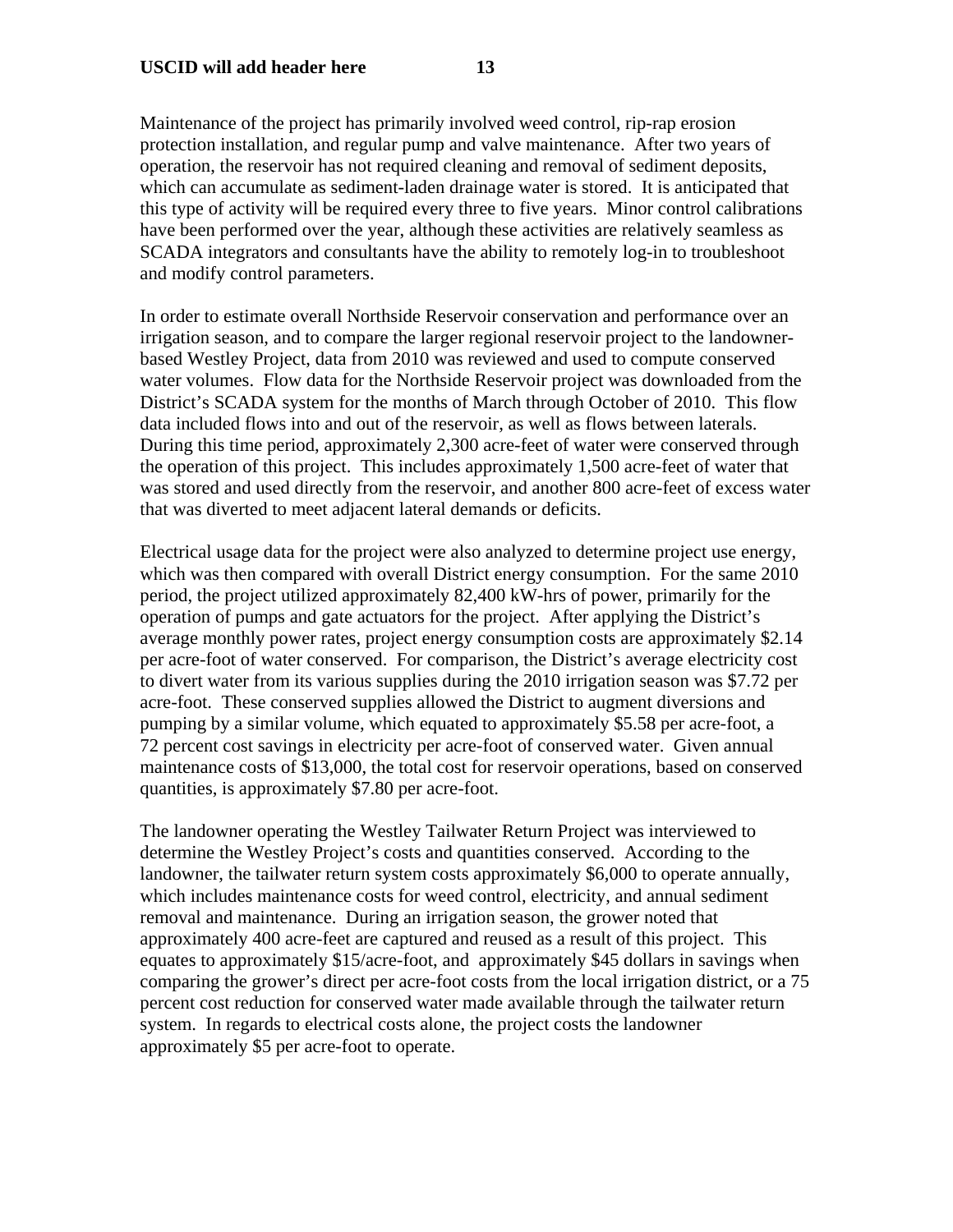### **CONCLUSION**

When comparing the intended results of the district regional drainage recirculation project and the landowner farm drainage recirculation projects to the actual results from operations there are several positive observations as follows:

- 1. Both projects were able to successfully impound and recirculate surface drainage water for application as consumptive-use irrigation water on crops.
- 2. Both projects were able to reduce the amount of silt and constituent-laden surface drainage water which otherwise would have ended up in creeks, streams and rivers, thereby meeting the CVRWQCB objectives of salt and nutrient load reduction to the San Joaquin River while enhancing water supply reliability in the District.
- 3. Both projects resulted in increases in operational efficiency when considering initial diversions in-district or applied water on farm through applying recirculated surface drainage water as opposed to applying water from primary initial sources such as water rights, contract and groundwater diversions.

There appear to be some straight economic advantages when comparing the cost per acrefoot of recirculated water on the landowner project vs. the district project. Including capital amortization and O&M costs, the landowner project's recirculated water comes at an annual present cost of approximately \$26.50 per acre-foot when compared to a cost for the district project's recirculated water of \$63.50 per acre-foot. These are the non-grant capital subsidized costs per acre-foot. If the grant funding is excluded from the true capital cost of the project's the annual cost per acre-foot of recirculated surface drain water is approximately \$16.45 for the landowner project and \$37.40 for the district project. As mentioned previously this is a cost savings per acre-foot for the landowner so the landowner is actually avoiding a higher cost and realizing a savings. In the district case the average true cost of delivering its melded primary water supply sources (water rights, contract water and groundwater) is approximately \$55 per acre-foot. The grant subsidized capital cost yields a cost savings per acre-foot for the district when compared to its alternate water supplies but only when grant funds offset the overall capital cost. Additionally, the district has the option to consider alternate beneficial uses for the water rights and contractual water supplies which otherwise would have been diverted to the project benefit area absent the project, such as water transfers. In general, water transfers have generated revenue for the district to complete these types of multi-benefit projects which generally require significant capital outlays.

There are several non-monetary advantages the District realized by completion of this project:

- An avoided incalculable cost of further regulatory compliance regarding concerns with silt and constituent-laden tailwater reaching natural water bodies
- A drastic improvement in customer service through the implementation of a sophisticated, automated project that has created a new water source at the tailend of one-half of its distribution system. This new water source allows the system to meet growers' demands for instant turn-ons and shut-offs, eliminating